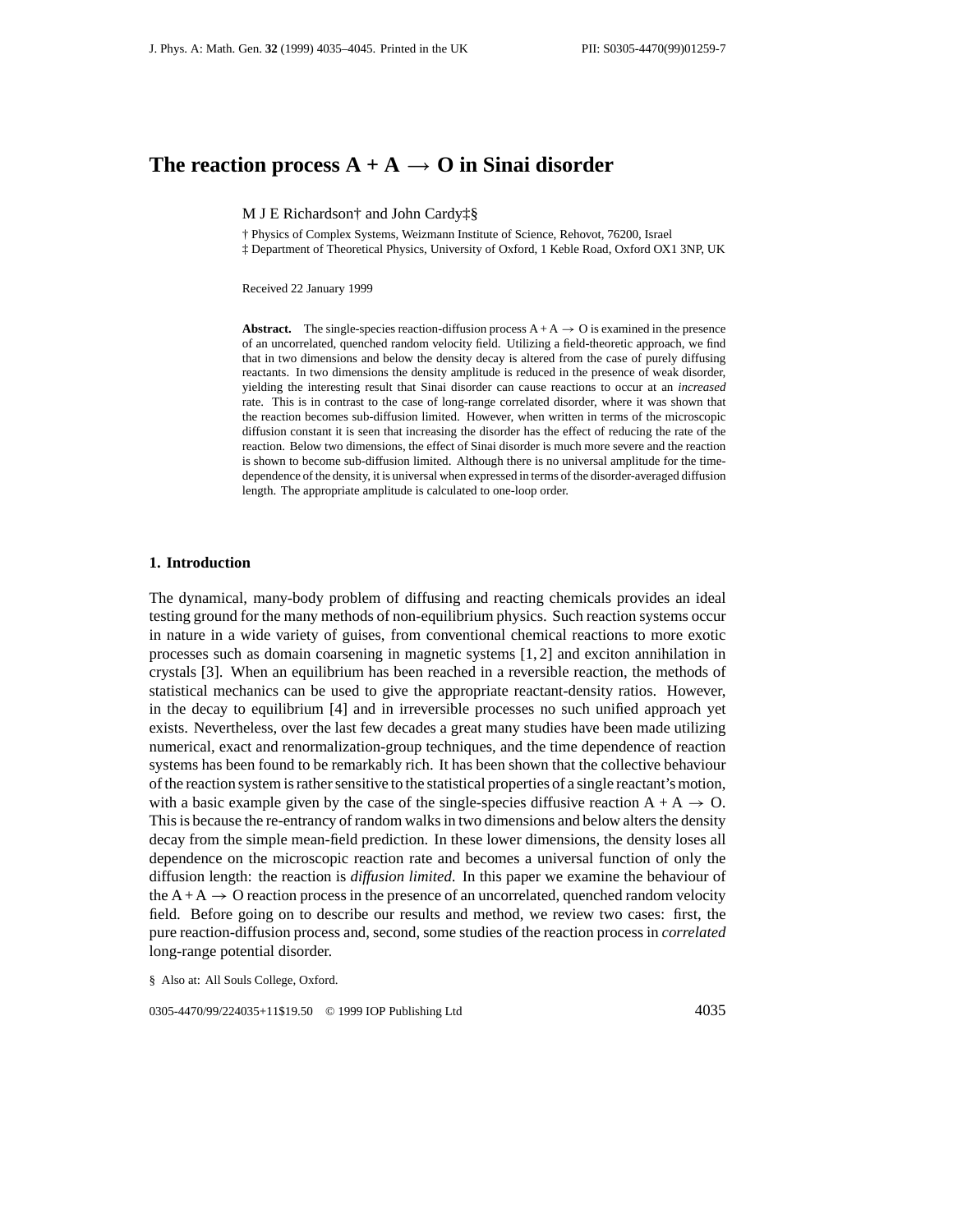## 4036 *M J E Richardson and J Cardy*

The mutually annihilating random walk (MARW)  $A + A \rightarrow O$  is a fundamental theoretical model in the study of reaction systems. It describes the process whereby diffusing A particles may react pairwise, at a rate  $\lambda$  on contact. The MARW and coalescing random walk  $A+A \rightarrow A$ are members of the same universality class [5], and therefore the results below are also valid for the coalescence process (albeit with trivial changes in the prefactors). The basic starting point in the analysis of such systems is the mean-field or rate equation. This corresponds to writing a self-consistent equation for the average reactant density  $\overline{n}$  as a function of *t*, that ignores all spatial correlations (and, more seriously, *anti-correlations*),

$$
\frac{\partial \overline{n}}{\partial t} = D\nabla^2 \overline{n} - 2\lambda \overline{n}^2 \qquad \text{with the late-time result} \quad \overline{n} \simeq \frac{1}{2\lambda t} \tag{1}
$$

where we have introduced the diffusion constant *D* and the reaction rate is  $\lambda$ . Neglecting the effect of correlations is equivalent to assuming that the reactants remain well mixed throughout the reaction process. However, due to the statistics of random walks in two dimensions and below, simple diffusion of particles itself is not sufficiently fast to maintain a well-mixed state. For this reason, the mean-field result (1) loses its validity in two dimensions and below. In these lower spatial dimensions the re-entrancy of random walks means that reactants come into contact many times, each time providing an opportunity for a reaction to take place. This implies that even a small reaction rate *λ* does not limit the global rate of reaction. Therefore, in two dimensions and below the reaction becomes diffusion limited with the density decays

$$
n = \frac{\log(Dt)}{8\pi Dt} \qquad \text{for} \quad d = 2 \qquad n \simeq \frac{\mathcal{A}_d}{(Dt)^{d/2}} \qquad \text{for} \quad d < 2 \tag{2}
$$

where  $A_d$  is a universal amplitude, a function only of the dimension d. This amplitude has been calculated via an  $\epsilon$  expansion for  $d = 2 - \epsilon$  dimensions [6] (also given in equation (8)) and the exact result  $A_1 = (8\pi)^{-1/2}$  for one dimension can be found in [7].

Over the last few years there has been an increased interest in the behaviour of reaction systems with reactants that perform motion different from pure diffusion. As well as ballistic gas-phase reactions [8–10], studies have appeared with reactants that perform diffusion in the presence of turbulence [11, 12] and also in quenched random velocity fields. Some basic categories for the statistical properties of these random velocity fields have been identified: see, for example, [13, 14]. In particular, a distinction can be made between uncorrelated *Sinai* disorder and the long-range correlated potential disorder, with the momentum-space correlator  $\gamma/k^2$ . Studies have been made of the behaviour of the reaction front in the segregated twospecies  $A + B \rightarrow O$  reaction with various forms of Sinai disorder [15–17] and correlated potential disorder [18, 19]. A comprehensive study has been made of the  $A + A \rightarrow O$  scheme with correlated potential disorder [19, 20] in two spatial dimensions and solutions also exist for this single-species reaction with random barriers and random traps [21]. Furthermore, the specific case of single-species reactions in Sinai disorder was recently examined in one dimension in the context of aging phenomena, with the persistence exponent derived [22]. In the two-dimensional case of  $A + A \rightarrow O$  in potential disorder, it was found that the reaction process becomes*sub-diffusion* limited: the reaction rate is lower than the MARW. The form for the density with this potential disorder, which should be compared with the two-dimensional MARW in equation (2), was found to be

$$
n \simeq \frac{1}{\lambda^* t^{1-\delta}} \qquad \text{with} \quad \delta = \left[1 + \frac{8\pi}{\beta^2 \gamma}\right]^{-1} > 0 \quad \lambda^* = 3D\beta^2 \gamma \tag{3}
$$

where  $\beta^2 \gamma$  measures the disorder strength,  $\delta$  is a non-universal exponent, and  $\lambda^*$  is an effective reaction constant. The interpretation was that the long-range disorder produces potential traps on all length scales which, after some time, will contain at most one reactant. Reactions can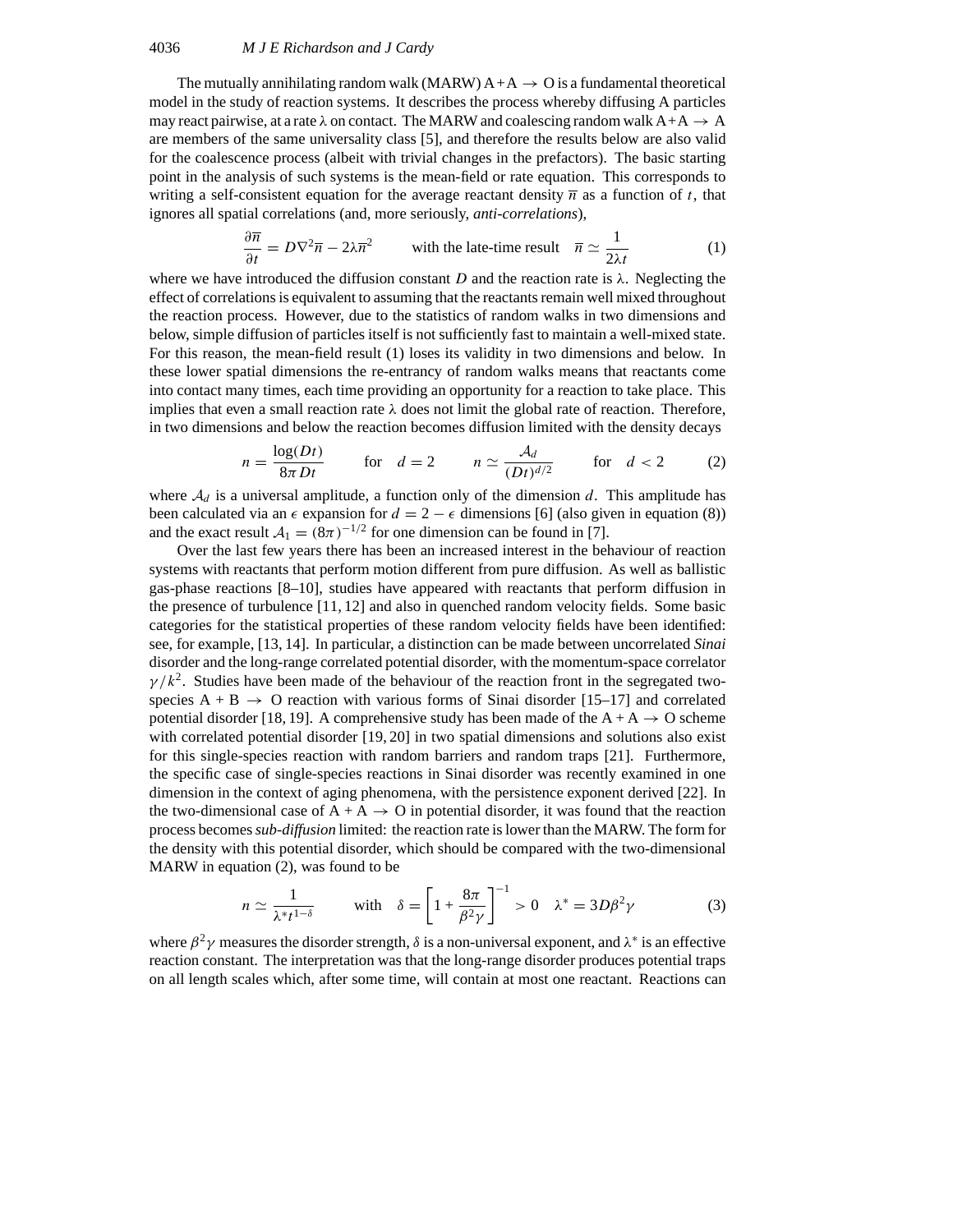then only occur when the trapped reactants move between traps. However, at the same time, as the reactants explore the landscape, they get caught by increasingly deep traps, leading to sub-diffusive motion.

In this paper, we present results from a study of the single-species  $A + A \rightarrow O$  reaction process in the presence of an uncorrelated, quenched random velocity field in dimension two and below. Despite the lack of long-range correlations the kinetic behaviour of diffusing particles is changed, as can be seen in the behaviour of the diffusion-length squared  $\langle r^2 \rangle$ . In two dimensions, it is known from a renormalization-group (RG) treatment that this length is altered by the presence of a logarithm [23]. Below two dimensions,  $d = 2 - \epsilon$ , the RG gives the two-loop result for the dynamic exponent of  $z = 2 + 2\epsilon^2 + O(\epsilon^3)$  and hence the motion is sub-diffusive. The time-dependence in  $d = 1$  is also known [24], giving the following

behavior for 
$$
\langle r^2 \rangle
$$
 as a function of dimension  
\n $\langle r^2 \rangle \propto [\log(Dt)]^4$  for  $d = 1$   
\n $\langle r^2 \rangle \propto (Dt)^{2/z}$  for  $d < 2$   
\n $\langle r^2 \rangle \simeq 4D_R t \left[ 1 + \frac{4}{\log(t)} + O\left(\frac{1}{\log^2(t)}\right) \right]$  for  $d = 2$  in weak disorder

where, for comparison, the result for pure diffusion is  $\langle r^2 \rangle = 2dDt$ , and  $D_R$  in equation (4) is the effective, measured diffusion constant in the late-time limit.

We will show that below two dimensions, a universal form similar to the pure-diffusion  $d < 2$  result in (2) with *n* a function of the time *t* cannot be found. This is due to the changed dynamic exponent *z* which requires a dimensionful amplitude that must be a function of the disorder strength or the reaction rate. Although it is reasonable to study the density as a function of time, or more specifically as a function of the length *Dt*, it is not the appropriate length scale for the reaction-diffusion problem in the presence of disorder. The natural length<br>to use is the disorder-averaged diffusion length. By rewriting the density decay as a function<br>of the scale  $\langle r^2 \rangle$  a fully to use is the disorder-averaged diffusion length. By rewriting the density decay as a function of the scale  $\langle r^2 \rangle$  a fully universal relation, similar to (2), can again be found:

$$
n \simeq \frac{\mathcal{B}_d}{\langle r^2 \rangle^{d/2}} \quad \text{with} \quad \mathcal{B}_d = \left[ \frac{1}{3\pi\epsilon} + \frac{2\log(128\pi) - 11}{12\pi} + \mathcal{O}(\epsilon) \right] \quad \text{for} \quad d = 2 - \epsilon.
$$

The effect of Sinai disorder in two dimensions is not strong, and the alteration to the diffusion length (4) is not of leading order. Nevertheless, we find the interesting result that a reaction process occurring in this disorder has a decay rate with a different *leading-order* amplitude from the MARW:

$$
n = \frac{\log(t)}{24\pi D_R t} + O(t^{-1}).
$$

In fact, for weak disorder the reactions occur *faster* than in the MARW, contrary to the effects seen in the case of long-range potential disorder. Nevertheless, when written in terms of the diffusion constant of the underlying lattice model (to be described below) it will be shown that the disorder strength increases the density's amplitude. These effects come from two competing terms: the disorder-renormalization of the reaction term that increases the rate of reaction and the disorder-renormalization of the propagator that decreases the rate of reaction.

In the rest of this paper we describe how these results were derived in more detail. In section 2 we introduce the model and describe some of the steps taken in the field-theoretic analysis of the model. In particular, the relation to existing theories, of diffusion in Sinai disorder [23] and reaction with pure diffusion [5, 6] are discussed. The fixed-point structure of the renormalized parameters is found and a perturbation expansion for the density, valid at early times, is obtained for  $d \le 2$ . In section 3 we obtain a Callan–Symazik (CS) equation for the density as a function of time and show that no universal functional form can be found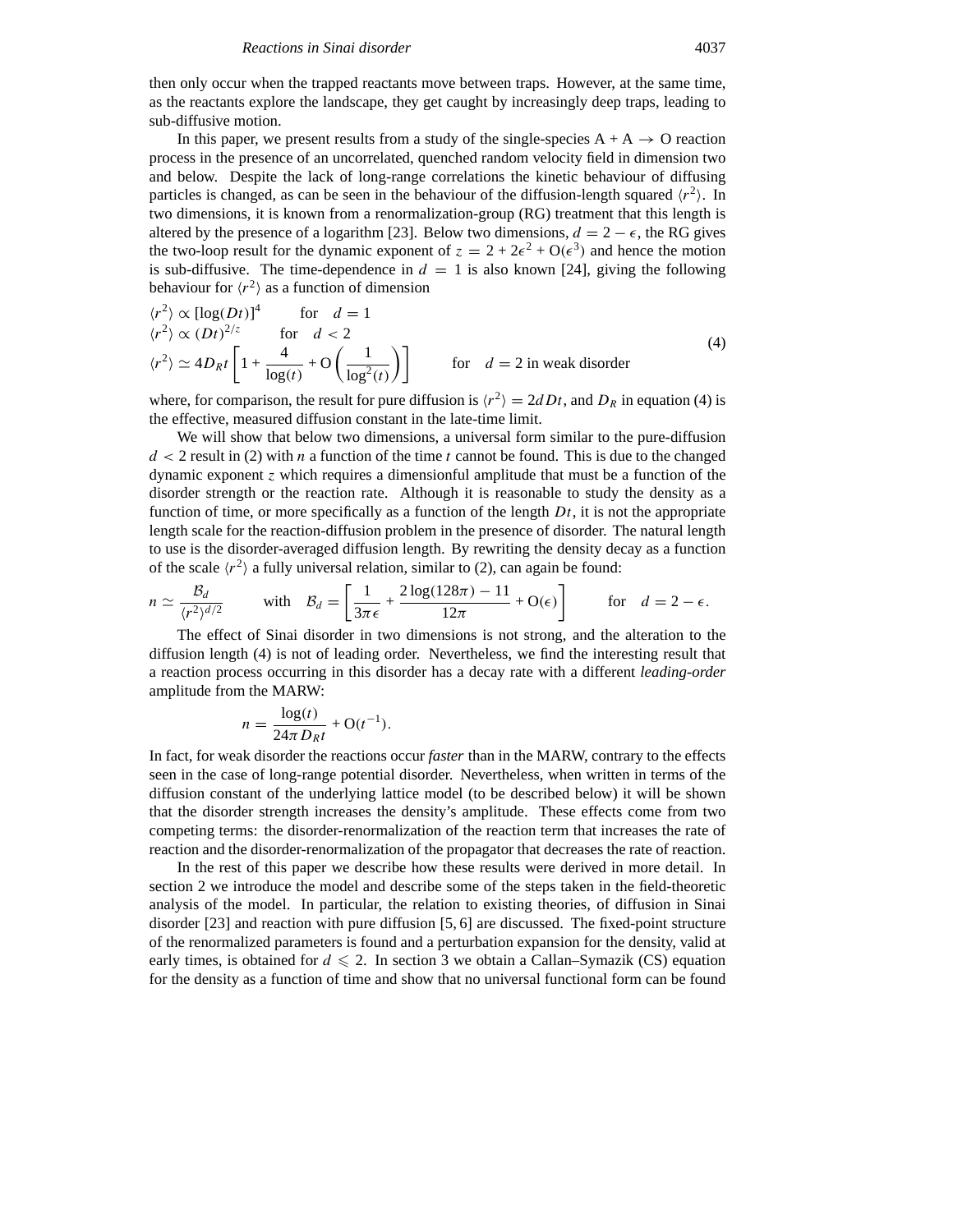for *d <* 2. However, by re-expressing the density in terms of the disorder-averaged diffusion length a universal form is obtained and the amplitude calculated to one-loop order. The behaviour at the upper-critical dimension  $d_c = 2$  is then examined and the density as function of the disorder strength analysed. Finally, we close in section 4 with a discussion of the results obtained.

#### **2. The model and method**

In this section, we introduce the model to be studied and also describe some of the steps taken to achieve its representation in field-theoretic form. The method used is standard and we only dwell on details that are different from systems previously studied. After the model has been defined it is written in the language of second quantisation, which in turn allows a mapping to a path-integral formulation. An average over all possible realizations of the random velocity field can be taken at this point, to produce a weighting function (an action) that gives disorderaveraged correlation functions. This bare action is then regularized and finally used to calculate a perturbation expansion for the early-time, disorder-averaged reactant density.

The model is defined on an infinite *d*-dimensional hypercubic lattice with a lattice spacing of unity. Each site *i* of this lattice contains  $n_i$  particles where  $n_i$  can take the values 0, 1, 2... The quenched disorder in the diffusion rates is modeled by particles hopping independently from a lattice site *i* to a neighbouring site *e* at a fixed rate  $p_i \rightarrow e$ . The rates  $\{p\}$  are random and contain no long-range correlations. Reactions can occur if there are two or more particles,  $n_i \geq 2$ , on a lattice site. This happens at a rate  $\lambda n_i(n_i - 1)$ , where  $\lambda$  is the on-site reaction rate, reducing the number of particles on that site by 2.

The field-theoretic description is obtained by writing a *master equation* that describes the time-dependent flow of probability between microstates. It is convenient to write this equation in the language of bosonic operators. Given that the set of occupation numbers  $\{n_i\}$  defines a microstate of the system, the probability that the system is in such a microstate will be written  $P(\lbrace n_i \rbrace)$ . The master equation is  $\partial_t |\psi(t)\rangle = -\mathcal{H} |\psi(t)\rangle$ , where the probability state vector  $|\psi(t)\rangle$  and evolution operat *P*({*n<sub>i</sub>*}). The master equation is  $\partial_t |\psi(t)\rangle = -\mathcal{H}|\psi(t)\rangle$ , where the probability state vector  $|\psi(t)\rangle$  and evolution operator *H* are

$$
|\psi(t)\rangle \text{ and evolution operator } \mathcal{H} \text{ are}
$$
  
\n
$$
|\psi(t)\rangle = \sum_{\{n_i\}} P(\{n_i\}) \prod_j (a_j^{\dagger})^{n_j} |0\rangle
$$
  
\n
$$
\mathcal{H} = \sum_i \left[ D \sum_e (p_{i \to e} a_i^{\dagger} a_i - p_{e \to i} a_i^{\dagger} a_e) - \lambda (1 - (a_i^{\dagger})^2) a_i^2 \right].
$$
\n(5)

This algebraic description can now be converted to a field theory by using the coherent-state formalism. Observables, like the expected density  $\langle n_i(t, \{p\})\rangle$  at site *j* at time *t* for a given realization of the disorder  $\{p\}$  can be written as a path integration with respect to an action  $S_p$ : description can now l<br>servables, like the ex-<br>he disorder  $\{p\}$  can be<br> $\langle n_j(t, \{p\}) \rangle = \int \prod$ 

$$
\langle n_j(t,\{p\})\rangle = \int \prod_i [\mathcal{D}\phi_i \mathcal{D}\phi_i^{\dagger}] \phi_j \exp(-\mathcal{S}_p).
$$

The integration is over the complex fields  $\phi$ ,  $\phi^{\dagger}$  and the action  $S_p$  derived from equation (5) is  $\mathbf{e}$ x neigs  $\varphi, \varphi$ 

$$
\langle n_j(t, \mathbf{v}_j(t), \mathbf{v}_j(t)) \rangle = \int \mathbf{1}_i [\mathbf{v}_j \mathbf{v}_i \mathbf{v}_j \mathbf{v}_j] \mathbf{v}_j \exp(-\mathbf{v}_p).
$$
  
The integration is over the complex fields  $\phi$ ,  $\phi^\dagger$  and the action  $S_p$   

$$
S_p = \sum_i \left[ -\phi_i(t) + \int_0^t dt \left( \phi_i^\dagger \partial_t \phi_i + \phi_i^\dagger \sum_e (p_{i \to e} \phi_i - p_{e \to i} \phi_e) -\lambda (1 - (\phi_i^\dagger)^2) \phi_i^2 \right) - n_0 \phi_i(0) \right].
$$

It is convenient to shift the field  $\phi^{\dagger}$  by its classical value  $\phi^{\dagger} = \overline{\phi} + 1$  and take the continuum limit in space. The action  $S(\bar{V})$  thus obtained is naturally split into four parts  $S_D + S_{\vec{V}} + S_R + S_{n_0}$ : the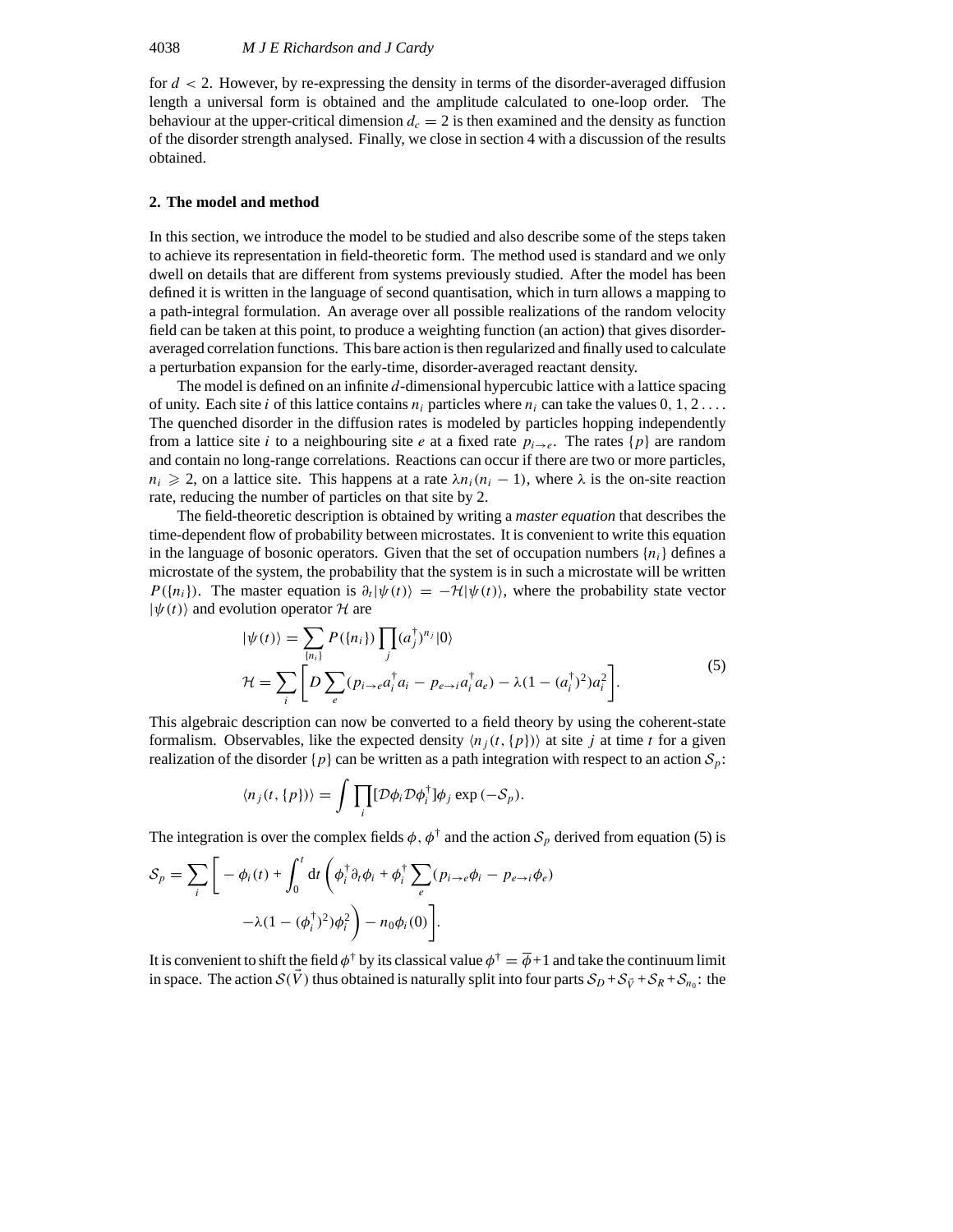diffusive, disorder, reaction and initial conditions. For the moment let us examine the diffusive and disorder parts

$$
\begin{aligned} \n\text{arts} \\ \n\mathcal{S}_D &= \int_0^t \mathrm{d}t \int \mathrm{d}^d x \, (\overline{\phi} \partial_t \phi - \overline{\phi} \nabla^2 (D(x)\phi)) \\ \n\mathcal{S}_{\vec{V}} &= -\int_0^t \mathrm{d}t \int \mathrm{d}^d x \, \overline{\phi} \nabla \cdot (\vec{V}(x)\phi). \n\end{aligned}
$$

The disorder appears in both the diffusion constant and in a random velocity vector-field  $\vec{V}(x)$ . However, as can be checked under the RG, the disordered, spatially varying component of  $D(x)$  is irrelevant in the technical sense, and therefore we consider just the case of a uniform diffusion field  $D(x) = D$ . Furthermore, though we have used a lattice model in the derivation of the continuum field theory, it is not necessary that some of the restrictions of the lattice formulation are passed to the continuum theory. In particular, for a walker on a lattice with a bias *V* there is a minimum dispersion  $D = V/2$ . In the continuum, there is no reason to impose such a restriction, and therefore we treat the magnitude of the diffusion constant and  $V(x)$  as fully independent quantities.

The velocity vector-field  $\tilde{V}(x)$  is taken to be a Gaussian random variable with the correlator  $\langle V^{\alpha}(x)V^{\beta}(y) \rangle = \Delta \delta_{\alpha,\beta} \delta(x - y)$ , i.e. there are no long-range correlations. An average can<br>be performed on the component  $S_{\vec{V}}$  with respect to this field, to produce an action that gives<br>disorder-averaged correla be performed on the component  $S_{\vec{V}}$  with respect to this field, to produce an action that gives disorder-averaged correlation functions,

$$
\exp(-\mathcal{S}_{\Delta}) = \int \mathcal{D}\vec{V} \bigg[ \exp\bigg(-\frac{1}{2\Delta} \int d^d x \, (\vec{V}(x))^2 \bigg) \exp(-\mathcal{S}_{\vec{V}}) \bigg].
$$

This integral can be performed to give the disorder-averaged bare action  $S_0 = S_D + S_\Delta + S_R + S_{n_0}$ , which when suitably regularized, can be used for calculations. The various components of this action are action are

$$
S_D = \int_0^t dt \int d^d x \overline{\phi} (\partial_t - D_0 \nabla^2) \phi
$$
  
\n
$$
S_{\Delta} = \frac{\Delta_0}{2} \int d^d x \left( \int_0^t dt \phi \nabla \overline{\phi} \right) \cdot \left( \int_0^t dt \phi \nabla \overline{\phi} \right)
$$
  
\n
$$
S_R = 2\lambda_0 \int_0^t dt \int d^d x \overline{\phi} \phi^2 + \lambda_0 \int_0^t dt \int d^d x \overline{\phi}^2 \phi^2
$$
  
\n
$$
S_{n_0} = -n_0 \int d^d x \int_0^t dt \overline{\phi} \delta(t)
$$
\n(6)

where we have written  $D_0$ ,  $\Delta_0$  and  $\lambda_0$  with subscripts to stress that they are bare quantities, but  $n_0$  represents the initial density at  $t = 0$ . It is seen that the action is a combination of that found in [23] for diffusion in Sinai disorder (though with a trivial change of field variables) and that of the purely diffusive reaction process [6]. Following the notation in previous papers, the diagrams for the vertices are given in figure 1. The two reaction vertices (figure  $1(a)$ ), renormalize identically and hence we do not introduce a separate reaction parameter for each vertex. It should also be noted that the disorder vertex (figure 1(*b*)), when considered in momentum space, is proportional to the scalar product of the momentum flowing through the two outgoing *φ* fields. Finally, as with both the pure reaction and pure disordered-diffusion theories individually, the upper-critical dimension for the hybridized theory is  $d_c = 2$ .

Because taking the continuum limit in space introduces unphysical divergences, the theory must be rendered finite before calculations can proceed. This was achieved by dimensional regularization in  $d = 2 - \epsilon$  dimensions in the absence of the  $S_{n_0}$  term. In this theory there is no field renormalization; in fact, only the diffusion constant, disorder strength and reaction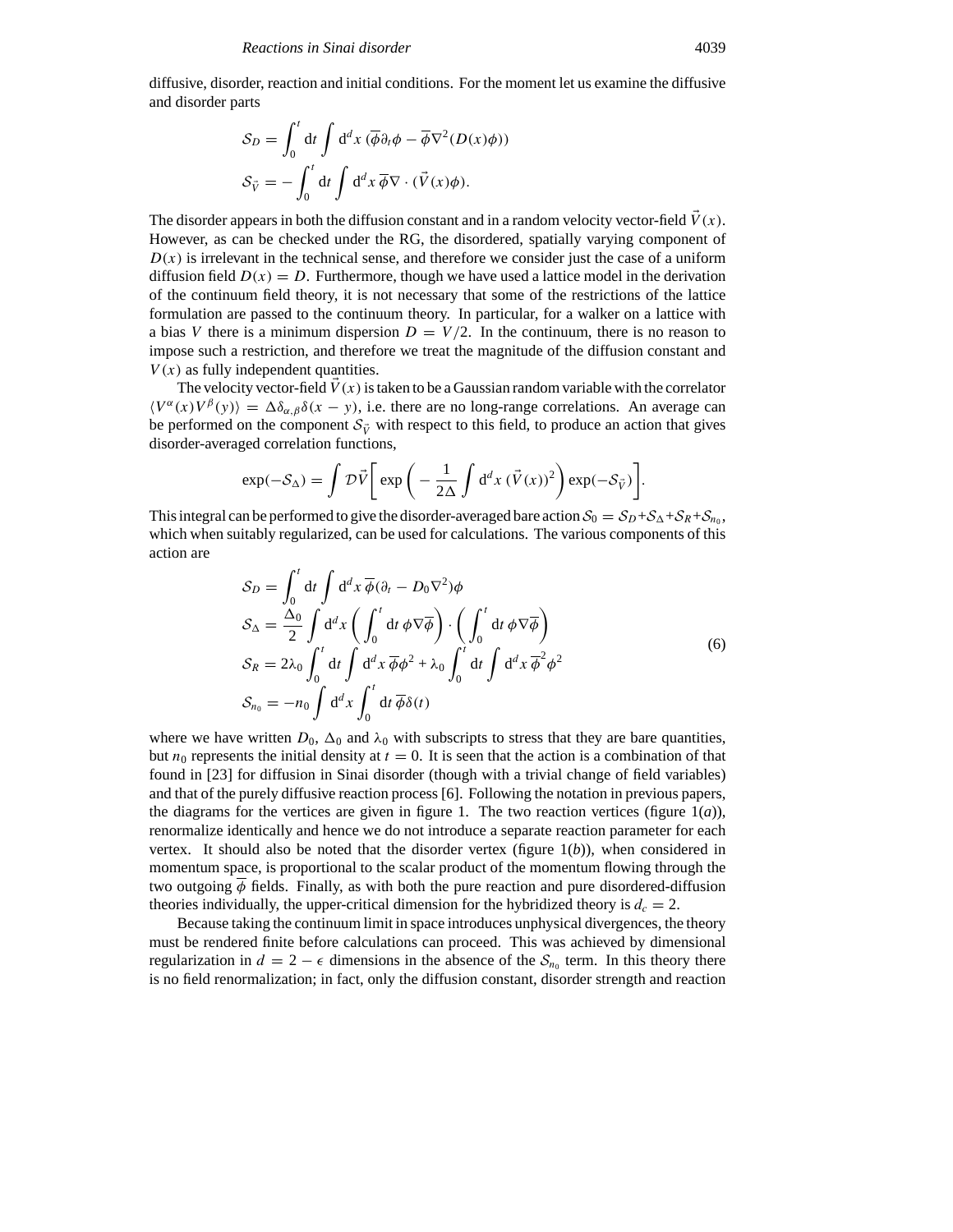

**Figure 1.** The various quantities expressed as combinations of the vertices (*a*) and (*b*). The requirement that the sum (*c*) is finite gives the one-loop contribution to the renormalization constant *Zg*. Diagram (*d*) is the mean-field density given in equation (7). Diagram (*e*) is the propagator dressed by the tree-level reaction interaction and is used in the one-loop contribution to the density calculation shown in diagram (*f* ).

rate are renormalized. The following renormalized diffusion constant *D* and dimensionless interaction parameters *g* and *h* are now introduced:

$$
Z_D D = D_0 \t Z_g g D \mu^{\epsilon} = Z_g \lambda = \lambda_0 \t Z_h h D^2 \mu^{\epsilon} = Z_h \Delta = \Delta_0.
$$

It can be shown that the disorder vertex and propagator are not renormalized by the reaction vertices, and therefore we can use the results found previously [23] for  $Z_h$  at the one-loop level and  $Z_D$  at the two-loop level. In fact, the only new diagrams that need be considered are the dressings of the the reaction strength by the disorder. As can be checked, only one such diagram, see figure 1, diverges in  $d = 2$ . This contribution is combined with the previously known result for the reaction-reaction renormalization to give the following set of *Z* factors:

$$
Z_D = 1 + \frac{h^2}{(4\pi)^2 \epsilon} + \cdots \qquad Z_g = 1 + \frac{(g-h)}{2\pi \epsilon} + \cdots \qquad Z_h = 1 + \frac{h}{4\pi \epsilon} + \cdots.
$$

The flow function for the diffusion constant and the beta functions can now be evaluated:

$$
\varrho = \frac{\partial \log(D)}{\partial \log(\mu)} = \frac{2h^2}{(4\pi)^2} + \mathcal{O}(h^3)
$$
  
\n
$$
\beta_g = \frac{\partial g}{\partial \log(\mu)} = \frac{g}{2\pi} (g - h - 2\pi\epsilon) + \mathcal{O}(g^3, g^2 h, gh^2)
$$
  
\n
$$
\beta_h = \frac{\partial h}{\partial \log(\mu)} = \frac{h}{4\pi} (h - 4\pi\epsilon) + \mathcal{O}(h^3).
$$

The fixed-point structure for *h* is, of course, unchanged by the presence of the reaction vertex, with  $h^* = 4\pi\epsilon + O(\epsilon^2)$  and the dynamic exponent remains  $z = 2 + \varrho^* = 2 + 2\epsilon^2 + O(\epsilon^3)$ . However, the fixed point of the renormalized reaction strength is now shifted to the larger value of  $g^* = 6\pi\epsilon + O(\epsilon^2)$  in the presence of Sinai disorder (the value with no disorder is  $g^* = 2\pi \epsilon + O(\epsilon^2)$ ).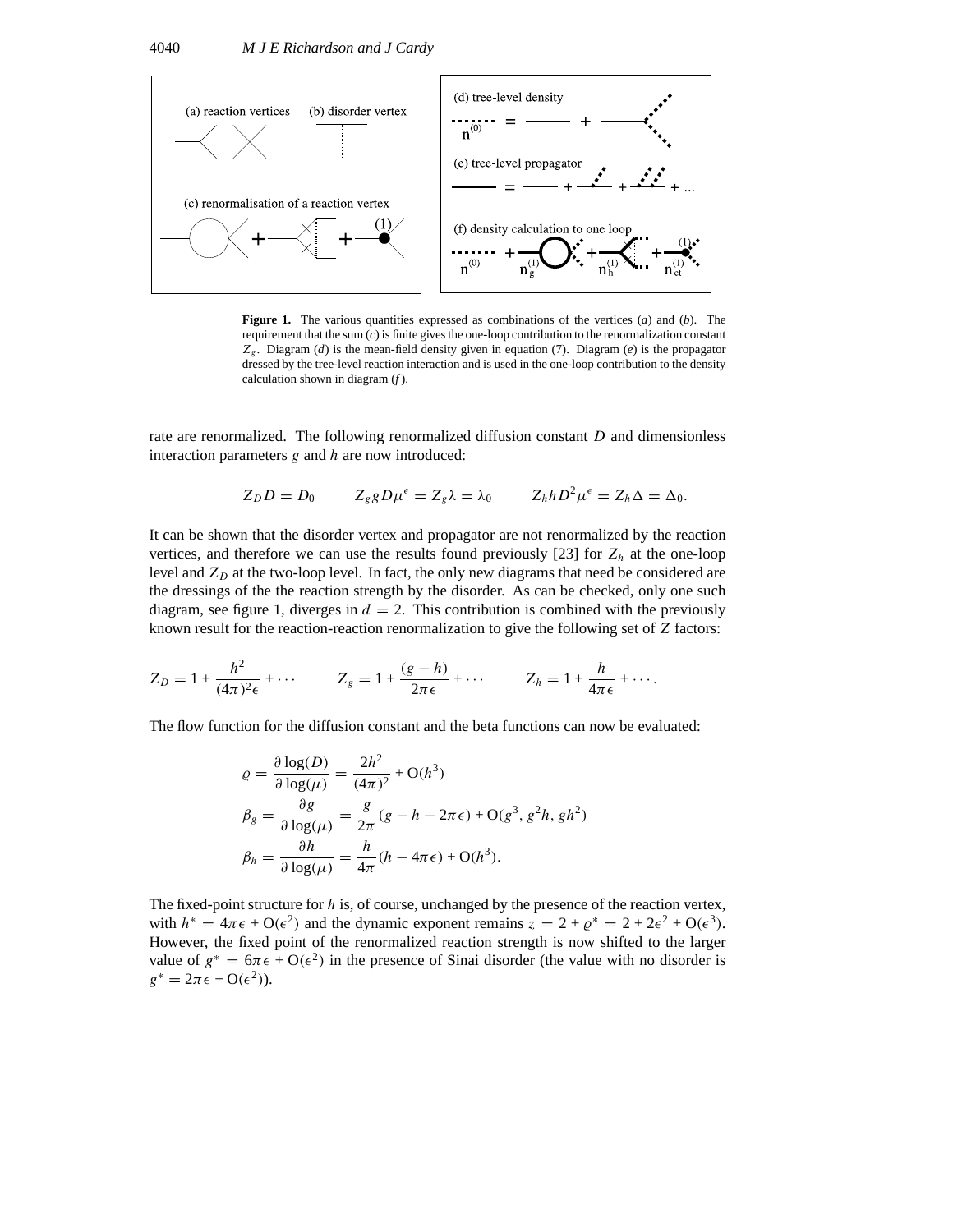## *2.1. The perturbative density* Z

With the theory now regularized, observables such as the reactant density  $n(t)$  at an early time *t* can be calculated perturbatively:

$$
n(t) = \int [\mathcal{D}\phi \mathcal{D}\overline{\phi}] \phi \exp(-S - S_{ct})
$$

where the bare action has been rewritten in terms of the renormalized action and the appropriate counter-term action  $S_0 = S + S_{ct}$ . The initial conditions are included and the renormalized action is equivalent in form to the bare action written above, but with the replacements  $D_0 \rightarrow D$ ,  $\Delta_0 \to hD^2\mu^{\epsilon}$  and  $\lambda_0 \to gD\mu^{\epsilon}$ . The early-time density calculation is performed as a loop expansion of equation (2) taken to the appropriate order of the small parameter  $\epsilon = 2 - d$ . An expansion is also made in inverse powers of the initial density  $n<sub>0</sub>$  with only the leadingorder,  $n_0$ -independent term retained (the reason for this limit of large initial density is given in section 3).

The tree-level or mean-field result shown in figure  $1(d)$  is unchanged from the case of the MARW, equation (1)

$$
n^{(0)} = \frac{1}{2g\mu^{\epsilon}Dt}.
$$
\n(7)

However, at the one-loop level a new diagram appears, representing two particles interacting with the same disordered region at different times, and eventually annihilating. This addition, the third shown in figure  $1(f)$ , is equal to

$$
n_h^{(1)} = -\frac{1}{(Dt)^{d/2}} \frac{h}{g} \left[ \frac{1}{4\pi\epsilon} + \frac{2\log(\pi) - 3}{16\pi} \right]
$$

To produce the full, regularized one-loop contribution, this result is combined with the reactionreaction contribution  $n_g^{(1)}$ , which is also common to [6], and the appropriate counter-term  $n_{ct}^{(1)}$ 

$$
n_g^{(1)} = \frac{1}{(Dt)^{d/2}} \left[ \frac{1}{4\pi\epsilon} + \frac{2\log(8\pi) - 5}{16\pi} \right] \qquad n_{ct}^{(1)} = \frac{h - g}{4\pi\epsilon g\mu^{\epsilon}Dt}.
$$
 (8)

*.*

The full result can be expanded to finite order in  $\epsilon$  to produce the full one-loop perturbative result

$$
n^{(1)} = \frac{1}{16\pi (Dt)^{d/2}} \left[ 2\log(8\pi) - 5 - \frac{h}{g} (2\log(\pi) - 3) \right] + O(\epsilon).
$$
 (9)

#### **3. The reactant density**

In this section, the late-time behaviour of the reactant density will be examined. The perturbative density, has already been derived and is given by the sum of equations (7) and (9). Now a CS equation will be used to relate this perturbative density to the required late-time, non-perturbative density. First, the differential CS equation will be obtained and solved as a function of time  $t$  and the case of dimensions less than two will then be examined. It will be shown that no universal relation giving the density as a function of time can be obtained. However, by trading the time dependence in the CS equation for dependence on the disorderaveraged diffusion length, a fully universal relation between this length scale and the reaction decay rate will be obtained. The behaviour at the upper-critical dimension is then examined. It will be shown that the reactant density in two dimensions, written in terms of the measured, late-time diffusion constant, decays at a *faster* rate than the case of pure diffusion-reaction. However, written in terms of the diffusion constant of the underlying lattice model, it is shown that as the disorder strength increases the reaction rate decreases.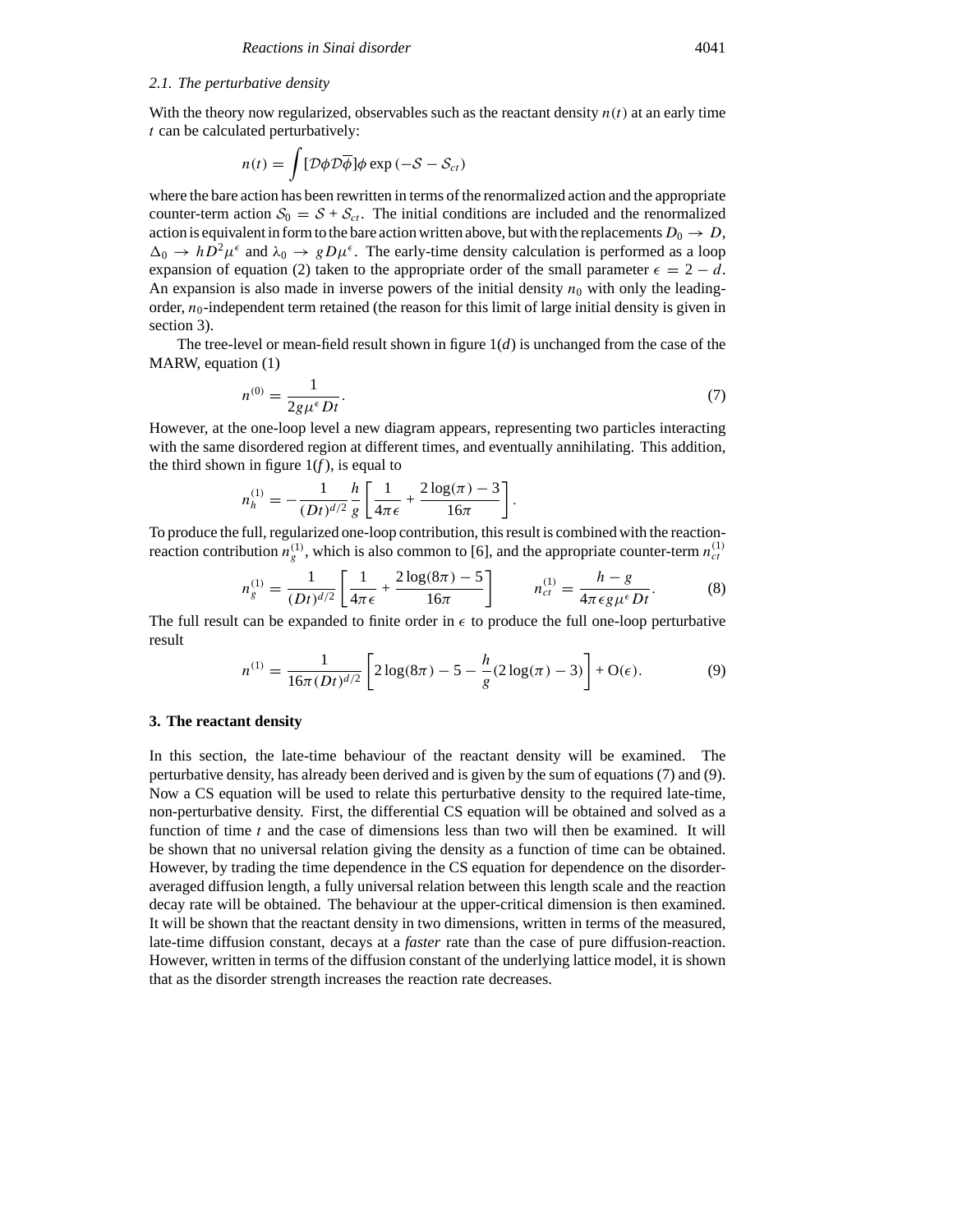#### *3.1. A CS equation for the density*

All physical quantities must be independent from the arbitrary  $\mu$  that was introduced in section 2 in the definition of the dimensionless interaction strengths *g* and *h*. Using this fact, and also dimensional analysis, the following differential equation can be written for the density *n*:

$$
\left[ (2+\varrho)\frac{\partial}{\partial \log(Dt)} + \beta_g \frac{\partial}{\partial g} + \beta_h \frac{\partial}{\partial h} - d \frac{\partial}{\partial \log(n_0)} + d \right] n = 0 \tag{10}
$$

where the interaction-dependent flow functions  $\varrho$ ,  $\beta_g$  and  $\beta_h$  were given in section 2. This can now be solved in the standard way by writing equation (10) as a complete differential with respect to a scaling variable *s*, thus

$$
\left[\frac{\mathrm{d}}{\mathrm{d}\log(s)} + d\right]\tilde{n} = 0
$$

where  $\tilde{n} = n(s)$  is the value of the density at some scale. Following the notation used in [6] we denote early-time quantities  $X(s)$  (at a scale  $s$ ) as  $\overline{X}$  and late-time quantities (at a scale  $s = 1$ ) simply as  $X(1) = X$ . The flow equations for the system parameters as a function of the scale *s* are

$$
\frac{\partial \log(D\tilde{t})}{\partial \log(s)} = 2 + \tilde{\varrho} \qquad \frac{\partial \tilde{g}}{\partial \log(s)} = \tilde{\beta}_{g}
$$
\n
$$
\frac{\partial \tilde{h}}{\partial \log(s)} = \tilde{\beta}_{h} \qquad \frac{\partial \log(\tilde{n_{0}})}{\partial \log(s)} = -d
$$
\nIn relating the density at these two different scales  $s = 1$  and  $s$  is\n
$$
n(Dt, g, h, n_{0}, \mu) = s^{d} \tilde{n}(D\tilde{t}, \tilde{g}, \tilde{h}, \tilde{n_{0}}, \mu).
$$
\n(12)

and the equation relating the density at these two different scales  $s = 1$  and  $s$  is

$$
a(Dt, g, h, n_0, \mu) = s^d \tilde{n}(D\tilde{t}, \tilde{g}, h, \tilde{n_0}, \mu).
$$
\n(12)

The procedure will now be to insert the perturbative results, (7) and (9), suitably rewritten with  $g \rightarrow \tilde{g}$  etc, into the RHS of equation (12) and replace all arguments with the  $s = 1$  values using the solutions of equations (11). Before proceeding it should be noted that the solution of the flow equation for the initial density implies  $\tilde{n}_0 = n_0/s^d$ . As we are interested in the late-time regime  $s \to 0$ , this justifies the  $1/\tilde{n}_0$  expansion in the perturbative calculation in the previous section.

#### *3.2. Below two dimensions*

The behaviour of the reactant density for  $d < 2$  is now considered. From the flow equation (11) in  $d = 2 - \epsilon$  it is seen that as  $s \to 0$  the quantities  $\tilde{g}$ , *h* and  $\tilde{\rho}$  approach their fixed-point values  $6\pi\epsilon$ ,  $4\pi\epsilon$  and  $2\epsilon^2$ , respectively. Thus, time varies with the scale *s* as  $s^z = \tilde{t}/t$  where  $z = 2 + 2\epsilon^2$  at the two-loop level [23]. Using these results, the following form for the reactant density below two dimensions is found:

$$
n(t) \simeq \frac{C}{(Dt)^{d/z}}.\tag{13}
$$

This form appears similar to the *d <* 2 case in equation (2) but actually lacks all the important universal features of that relation. By dimensional analysis, the prefactor *C* must carry  $(2 - z)d/z$  units of length and must therefore be a function of  $\lambda$ ,  $\Delta$  or both. No such universal amplitude like  $A_d$  can be found that relates density to time for the case of reactions in a Sinai velocity field. Moreover, given that the dynamic exponent  $z = 2 + 2\epsilon^2 + O(\epsilon^3)$  is itself an approximate quantity, there is little point attempting to derive the non-universal prefactor *C*. However, we will now show that, though there is no universality in a relation between the density and the length scale *Dt* in the presence of disorder, a fully universal relation nevertheless exists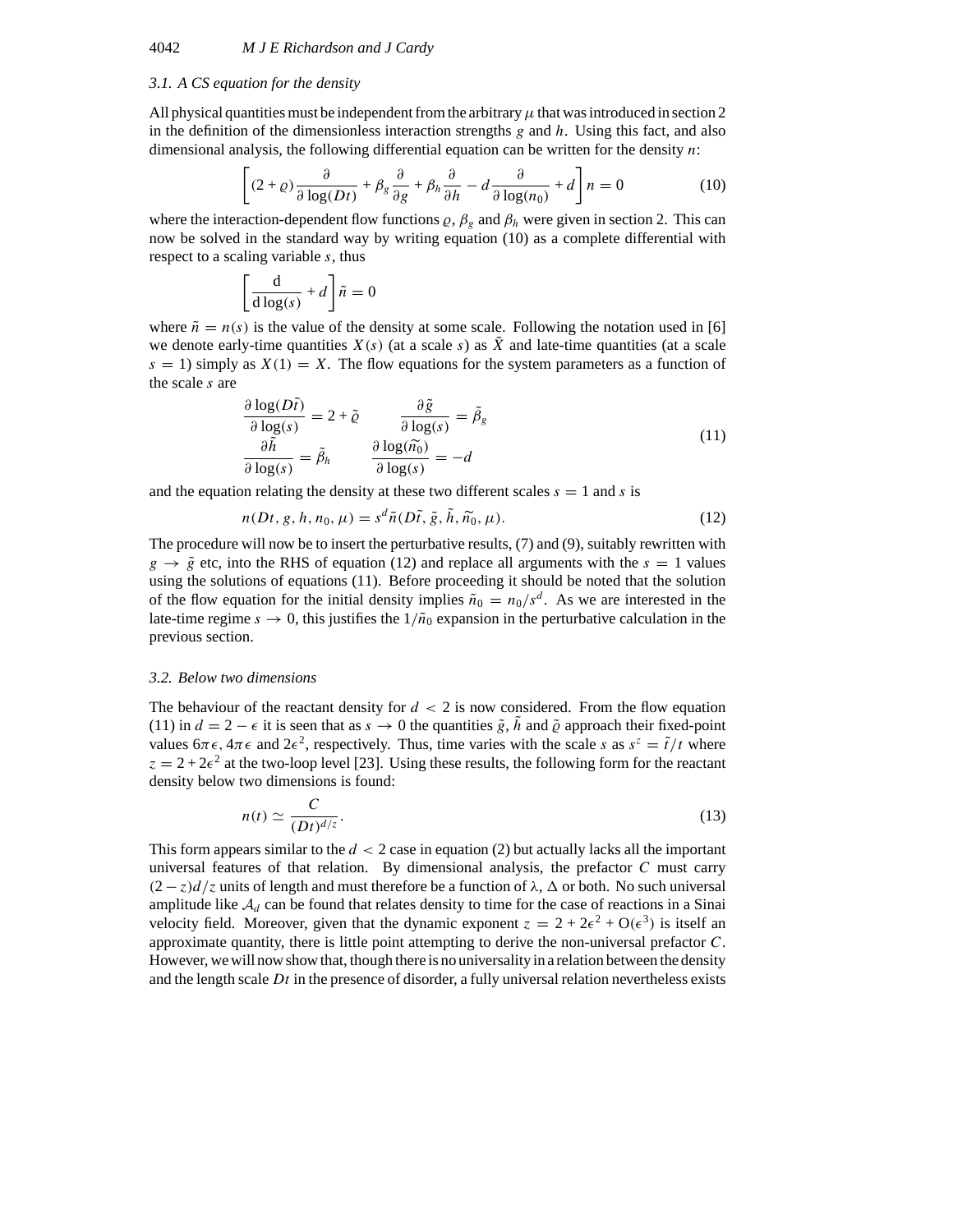in terms of the reaction density and a different length scale: the disorder-averaged diffusion length  $\langle r^2 \rangle^{1/2}$  which is the typical distance a single reactant explores. This quantity can be shown to vary as  $\langle r^2 \rangle \propto t^{2/z}$ , also with a non-universal amplitude. We now rewrite the CS equation (10) for the density, exchanging the dependence in time for a dependence in  $\langle r^2 \rangle$ :

$$
\left[2\frac{\partial}{\partial \log(r^2)} + \beta_g \frac{\partial}{\partial g} + \beta_h \frac{\partial}{\partial h} - d \frac{\partial}{\partial \log(n_0)} + d\right] n = 0.
$$

This is solved as above with the scaling  $s^2 = \langle r^2 \rangle / \langle r^2 \rangle$ . The perturbative density up to the oneloop level  $\tilde{n}^{(0)} + \tilde{n}^{(1)}$  given in equations (7) and (9) can also be rewritten with the substitution  $2dDt = \langle r^2 \rangle$  which is correct at this order. Combining these results gives the following late-time density expressed as a function of  $\langle r^2 \rangle$ :<br>  $n = \frac{1}{\langle r^2 \rangle^{\langle d/2 \rangle}} [(\overline{r^2})^{\langle d/2 \rangle} n(\overline{\langle r^2 \rangle}, g^*, h^*, \overline{n_0}, \mu)]$ Latitude  $\mu = \sqrt{r}$  which is concert at this order.

When is correct at this order. Combining these results gives the following

\nity expressed as a function of 
$$
\langle r^2 \rangle
$$
:

\n
$$
n = \frac{1}{\langle r^2 \rangle^{d/2}} \left[ \langle \widetilde{r^2} \rangle^{d/2} n(\langle \widetilde{r^2} \rangle, g^*, h^*, \widetilde{n_0}, \mu) \right]
$$

\n
$$
n \simeq \frac{1}{\langle r^2 \rangle^{d/2}} \left[ \frac{1}{3\pi\epsilon} + \frac{2 \log(128\pi) - 11}{12\pi} + \mathcal{O}(\epsilon) \right].
$$

Both *n* and  $\langle r^2 \rangle$  are non-universal functions of *t*, in as much as the disorder strength  $\Delta$  enters explicitly. However, we have found a universal relation between them, independent of *all* system parameters except the dimension of space. Though the amplitude calculated at this order in an  $\epsilon$  expansion is unlikely to give a good result for one dimension, the scaling relation  $n \propto 1/(r^2)^{d/2}$  is exact at all orders in perturbation theory. Therefore, in one dimension it is expected that the product  $n(t)/(r^2(t))$ <sup>1/2</sup> approaches a universal, constant value independent of the disorder strength, reaction rate, and initial density. This is in agreement with the result found in [21] for the  $A+A \rightarrow O$  with infinite reaction rate. Given the validity of a factorization assumption made in [21] for Sinai disorder, the expected exact result for one dimension would have given an amplitude 1*/*4*π*—equivalent to the MARW.

#### *3.3. Two dimensions*

We now consider the case of the reactant density in two dimensions,  $d = 2$ . To obtain the asymptotic behaviour it is only necessary to use the tree-level perturbative density  $n^{(0)}$  rewritten in terms of the diffusion length  $\langle r^2 \rangle$ . The relevant equations to be inserted into the scaling relation are

$$
\tilde{n}^{(0)} = \frac{2}{\tilde{g}(r^2)} \qquad \tilde{g} \simeq -\frac{6\pi}{\log(s)} \qquad \frac{\langle r^2 \rangle}{\langle r^2 \rangle} \simeq s^2.
$$

Combining these results yields the following forms for the reactant density in two dimensions:

$$
n(t) = \frac{\log \langle r^2 \rangle}{6\pi \langle r^2 \rangle} + \mathcal{O}(\langle r^2 \rangle^{-1}) \qquad n(t) = \frac{\log(t)}{24\pi D_R t} + \mathcal{O}(t^{-1}) \tag{15}
$$

where, in the second expression, the density has been rewritten in terms of time by using the result (4). At this point comparison can be made with the MARW. The result (2) and (15) are of the same form, but differ from each other by the amplitude: the disorder renormalization of the reaction term has decreased it from  $1/8\pi$  to  $1/24\pi$ . This implies that reactions occur at an increased rate in the presence of Sinai disorder.

It is interesting at this point to consider the behaviour of different lattice models with fixed diffusion constant *D*. By writing a CS equation for the diffusion length the following relation between the effective diffusion constant measured at late time  $D_R$ , and the latticemodel parameter *D* can be obtained:

$$
D_R = D\left(1 - \frac{\Delta}{2\pi D^2} + O(\Delta^2)\right). \tag{16}
$$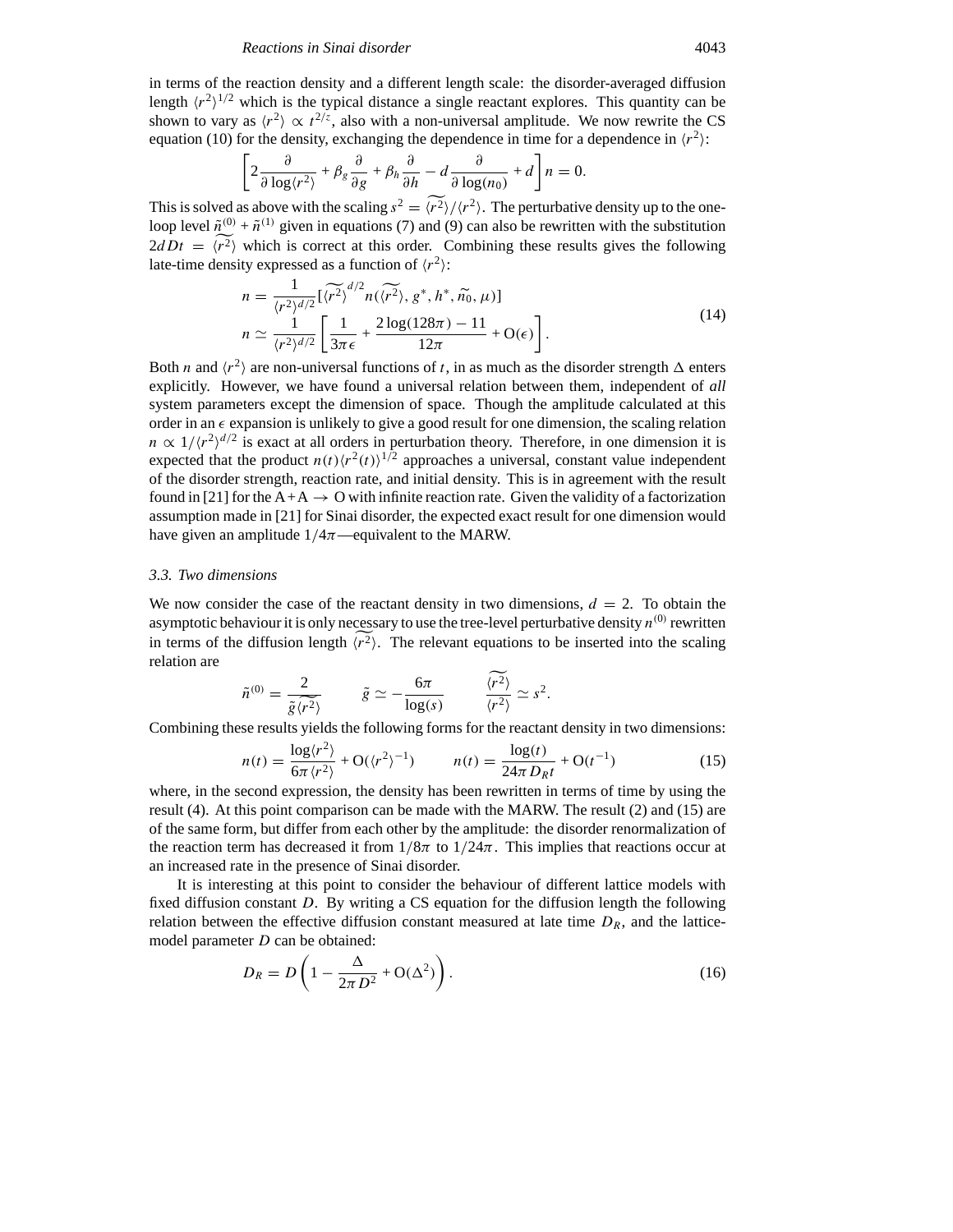## 4044 *M J E Richardson and J Cardy*

The above relation is valid for weak disorder (small  $\Delta$ ) and implies that the effective diffusion constant is reduced from the lattice-model value *D* by the disorder strength. Hence, if written<br>in terms of the long time and length scale behaviour of a lattice model with parameters *D* and<br> $\Delta$ , the reactant density b in terms of the long time and length scale behaviour of a lattice model with parameters *D* and  $\Delta$ , the reactant density becomes

$$
n(t) = \frac{\log(t)}{24\pi Dt} \left( 1 + \frac{\Delta}{2\pi D^2} \right) + O(t^{-1}) + O(\Delta^2).
$$
 (17)

In terms of the lattice parameter *D* it is seen that the reaction rate is still faster than the MARW. However, as the disorder strength is increased the reaction rate starts to decrease. Unfortunately, the result is valid only for weak disorder and it is not possible to determine from (17) if a point is reached where there is a cross-over and the reaction rate becomes less than the MARW.

#### **4. Discussion**

We have examined the late-time density of reactants in the single-species process  $A + A \rightarrow O$ in the presence of an uncorrelated, quenched random velocity field: so-called Sinai disorder. In contrast to many existing works on reactions in disorder, the statistics chosen for this velocity field were such that there were *no long-range correlations*. Despite the lack of correlations, it was shown that in two dimensions and below disorder changes the density decay on all timescales. The model, introduced in section 2, was analysed in the language of field theory and the renormalization group was used to obtain the late-time reactant density. It was shown that the appropriate action that generates the disorder-averaged correlation functions is a combination of terms seen in the field-theoretic analyses of diffusion in Sinai disorder [23] and the  $A + A \rightarrow O$  reaction in the absence of disorder [6]. The new interaction diagrams that appear in this hybridized theory were identified up to the one-loop level, and the perturbative density was calculated. It was shown that at this level a new term appears corresponding to an annihilation of two particles that both interacted with the same region of the random field at earlier times. In section 3 the late-time forms for the reactant density were derived from the perturbative results, by the use of the appropriate CS equation (10).

Below two dimensions the effects of trapping in Sinai disorder are severe and it was found that the reaction process becomes *sub-diffusion limited*, equation (13). It was shown that because of the changed dynamic exponent, the relation between the reactant density and time must be non-universal, i.e. dependent on the reaction rate or disorder strength. By writing the density as a function of time, the pure diffusion length  $Dt$  is the implicit length scale. However, in the presence of disorder this is an inappropriate scale. Rather, the density should be written as a function of the disorder-averaged diffusion-length squared  $\langle r^2 \rangle$ . By exchanging the dependence in *t* for  $\langle r^2 \rangle$  at the level of the CS equation a universal relation between these two non-universal quantities was obtained that is independent of the reaction rate, disorder strength and initial density.

At the upper-critical dimension  $d_c = 2$  the asymptotically-exact form of the density was obtained as a function of time, equation (15). The random velocity field has the effect of reducing the amplitude of the density decay which implies that for weak disorder the rate of reaction is *faster* than for purely diffusing reactants: an effect coming from the disorder renormalization of the reaction term given in figure 1(*c*). Physically, it represents the process whereby two reactants are pushed into the same region of space by the disorder and therefore brought closer together than if they were simply diffusing without a bias. Taking the viewpoint of the lattice model, it is appropriate to express the density decay in terms of the model parameter *D* rather than the measured, late-time effective diffusion constant  $D_R$ . In this case, it is seen